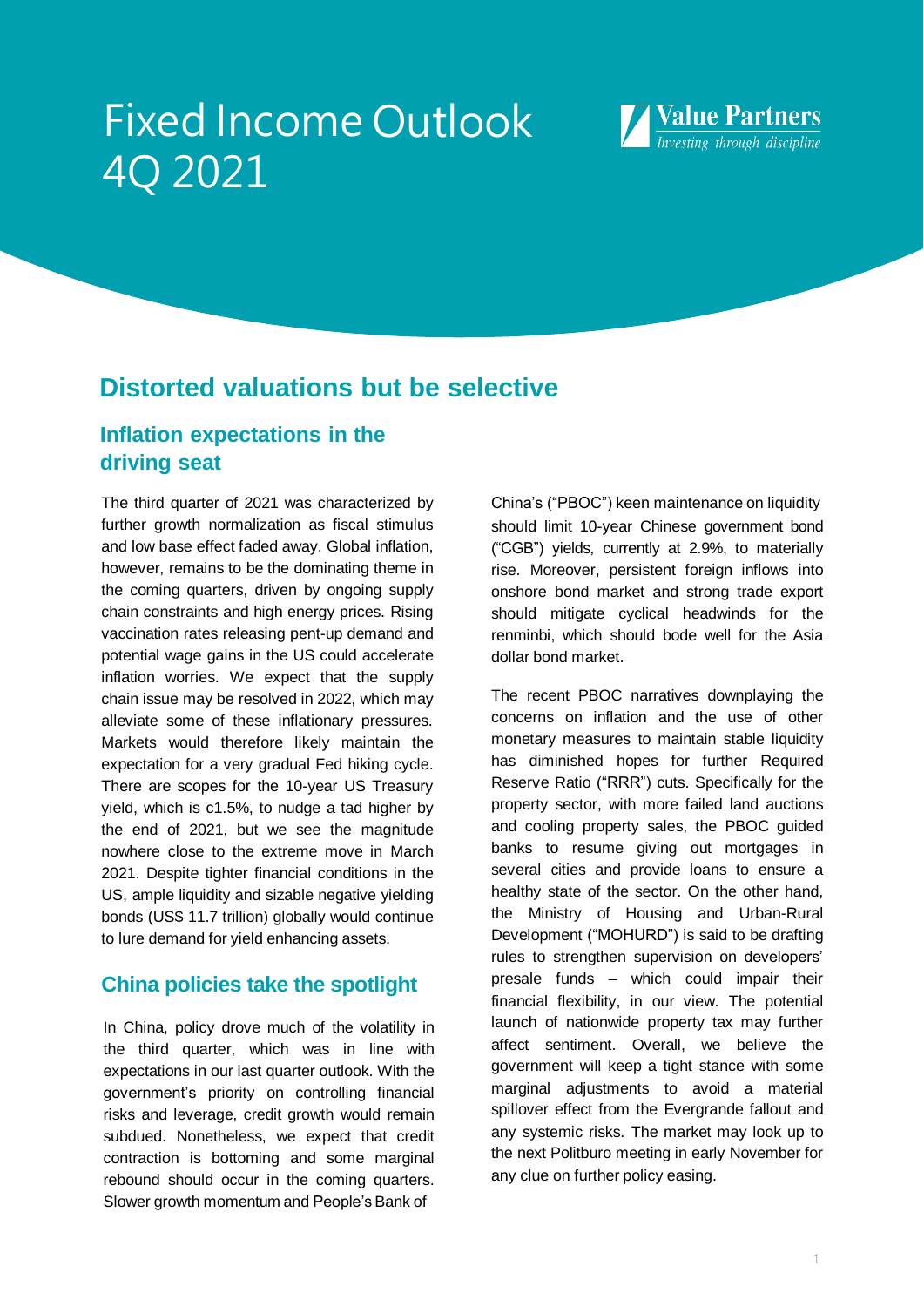As policy and idiosyncratic risks are likely to stay on the horizon, we remain focused on credit quality for the rest of 2021. Asia's economic recovery remains intact as pandemic threats are abating. As rising US Treasury rates remain a pressure point for Asia investment grade ("Asia IG"), especially when credit spreads are tight, shorter duration is preferred. China high yield ("China HY") credit spreads stood at 5 standard deviation (s.d.) cheap over the last five years (Figure 1), indicating that a lot of the policy risks and sector consolidation have been priced in. Through our active management and bottom-up approach, we focus on searching for candidates that are long-term "survivors" but dislocated in terms of valuations (Figure 2). We believe they offer compelling value within the emerging markets space. As the Chinese property sector is undergoing consolidation with leverage control, this should anchor their credit profiles in the longer run.



### *Figure 2: Value dislocation in China HY bonds*







### Source: JP Morgan Asia Credit Index, Bloomberg Index as of 18 October 2021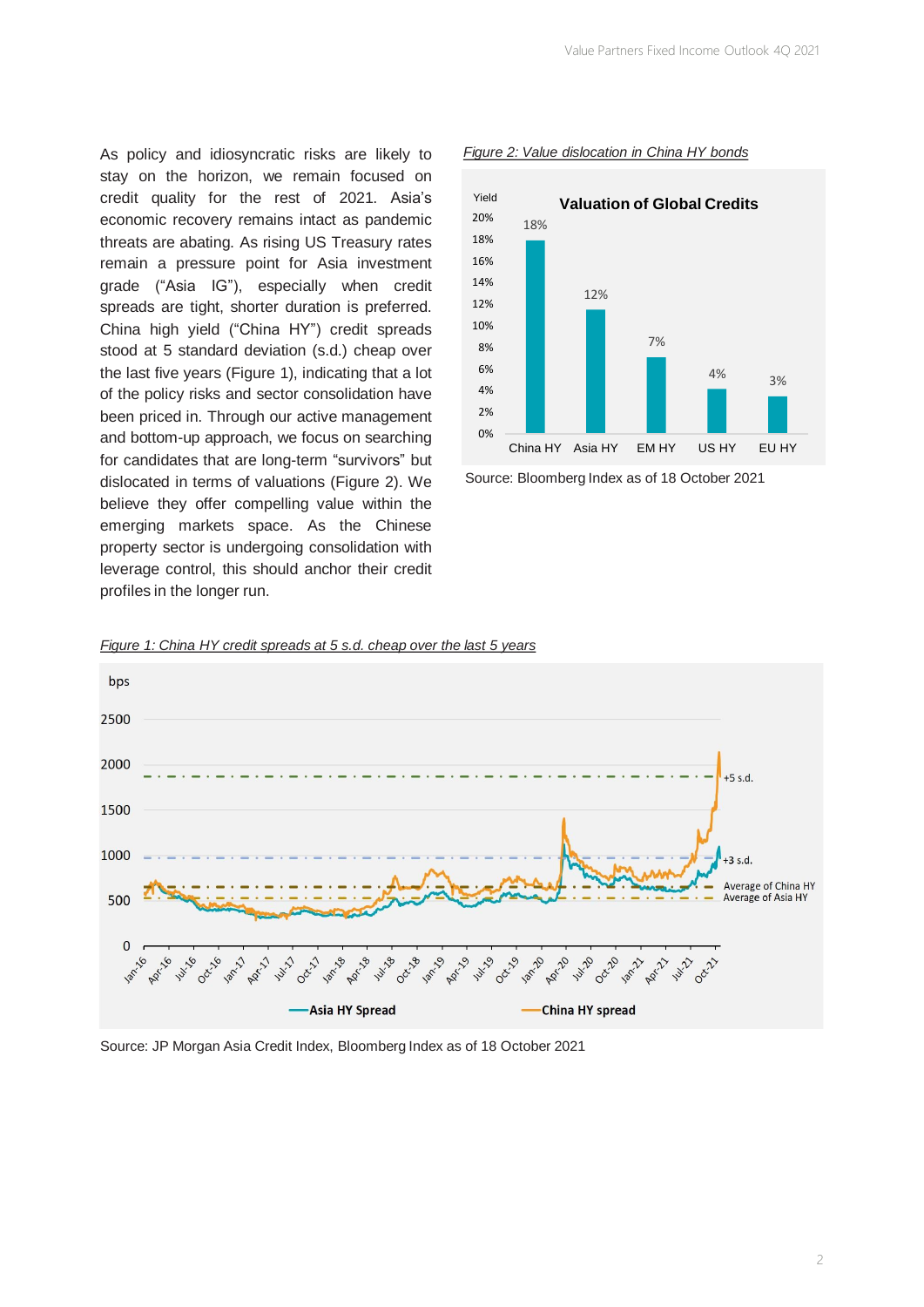# **Asian bond performance**

During the third quarter, credit spreads of the JP Morgan Asia Credit Index Investment Grade ("Asia IG Index") was subdued on flat US rates move, while the JP Morgan Asia Credit Index High Yield ("Asia HY Index") widened 180bps on general risk-off and idiosyncratic events. Accordingly, the Asia HY Index (-5.7%) underperformed IG (+0.4%) in terms of total returns in the third quarter. Segment-wise, commodity and high yield sovereigns outperformed real estate on China's tightening and a rising default trend.

On the country level, China (in the JP Morgan Asia Credit Index or "JACI Index"), underperformed (-2.7% year-to-date, 48.1% weight) on higher regulatory risks, followed by Indonesia (-0.7% year-to-date, 10.8% weight), which was modestly affected by US rates move with a skew towards longer dated bonds. On the flipside, India (+2.9% year-to-date, 6.7% weight) advanced thanks to the commodity rally. Demand

# **Sector views**

# **Onshore China bond**

The RRR cut in early July aggravated market concerns on China's economic downturn in the second half. The 10-year CGB yield flattened 21bps to 2.8% in the third quarter. Regulations on real estate and local government financing vehicles have not been relaxed. We view that there are obstacles for PBOC to pursue more RRR cuts in the fourth quarter, and monetary policy may only focus on marginal easing. That said, we cannot entirely rule out a cut amid the moderating economic outlook.

Rising US Treasury yields are becoming constraints for the China bond market. However, we view that this affects sentiment more than actual flows. Foreign funds participation into China bond market should remain robust, despite

for Asia bonds had been supportive for the most part of the year (Figure 3) due to fund inflows despite higher volatility and redemption pressure.





Source: EPFR data as of 30 September 2021

the narrower US-China yield differential at 130bps, versus over 200bps at start of 2021. More government related bonds are expected to be issued in the fourth quarter, but that should be met with better liquidity. Hence, this factor alone should place limited upward pressure on bond yields.

Onshore corporate credit bond issuance was flat year-on-year ("YoY"), while financial bonds dropped sharply due to the new Asset Management rule implemented in April 2018. The rule requires all wealth management products to be valued at fair market value instead of amortized cost, which affects demand. This trend should prevail until yearend for financial bonds. Onshore corporate yield curves should remain steady.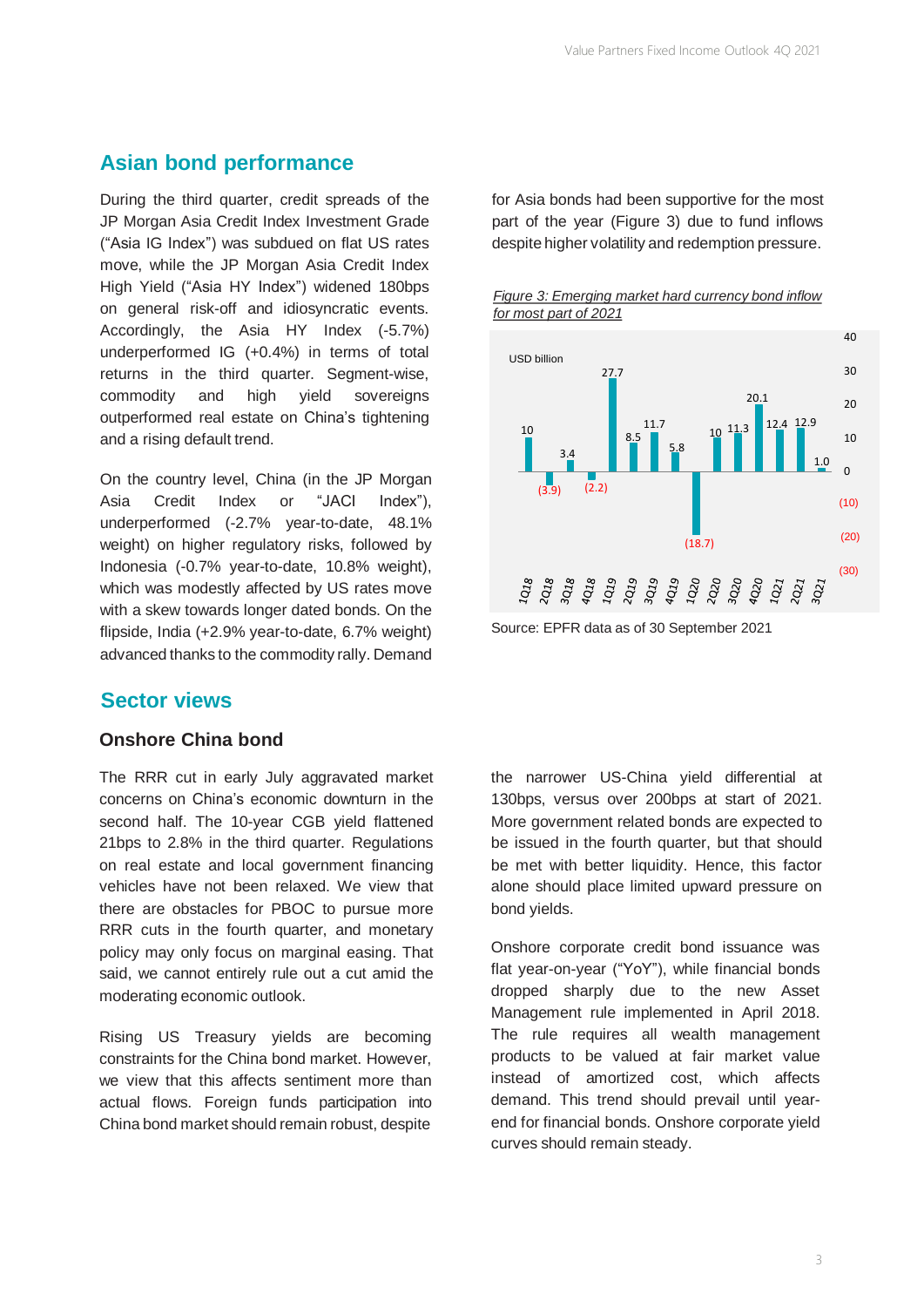# **Asia investment grade bond**

Asia IG returned 0.4% in the third quarter (-0.5% in 1H21) on flat US rates move and tight credit spreads, reflecting low fallen angel risks. China IG spreads bottomed out in the second quarter, aided by the bailout of Huarong. The planned capital injection of RMB 50 billion by a consortium of state-owned enterprises and the asset disposal of RMB 50 billion should provide some reprieve. Outside of China, Indonesia's macro-environment is underpinned by the acceleration of credit growth, while the commodity rally provides a tailwind and narrows the country's current account deficit. These should support Rupiah despite a hawkish Fed. India is also another bright spot on reduced sovereign downgrade risks.

Overall, rising US Treasury yields and the renewed US-China trade tension would remain key pressure points. Pre-refinancing may bring additional issuance but this should be well absorbed by markets. We view that Asia IG credit spreads may start to widen in the midst of rates volatility and Emerging market outflows. We stay underweight the segment and prefer short duration.

# **China property bond**

The tighter policy on developers' financing under the "three red lines" and high land prices from concentrated land sales resulted in more failed land auctions. Weaker overall property sales and sluggish prices in lower-tier cities may persist in the fourth quarter. All these may prompt some marginal easing, although we do not expect this to be broad-based. Nevertheless, we believe rigid demand will support sales growth for those cities with increasing populations in the long run.

Among the 28 listed Chinese developers that we track, contracted sales growth in the third quarter declined by around 20% YoY (9M21: +9% YoY, Figure 4 and 5) amidst an overall tight policy, fewer property launches and weaker sentiment due to Evergrande. Most developers have achieved about 70% of their full-year targets and more launches are expected in the fourth quarter. We believe those targets are achievable on marginal mortgage relaxations and sufficient saleable resources to support sellthrough, which is vital for cashflow generation.



### *Figure 4: Monthly contracted sales*

Source: Company data from 28 listed Chinese developers as of September 2021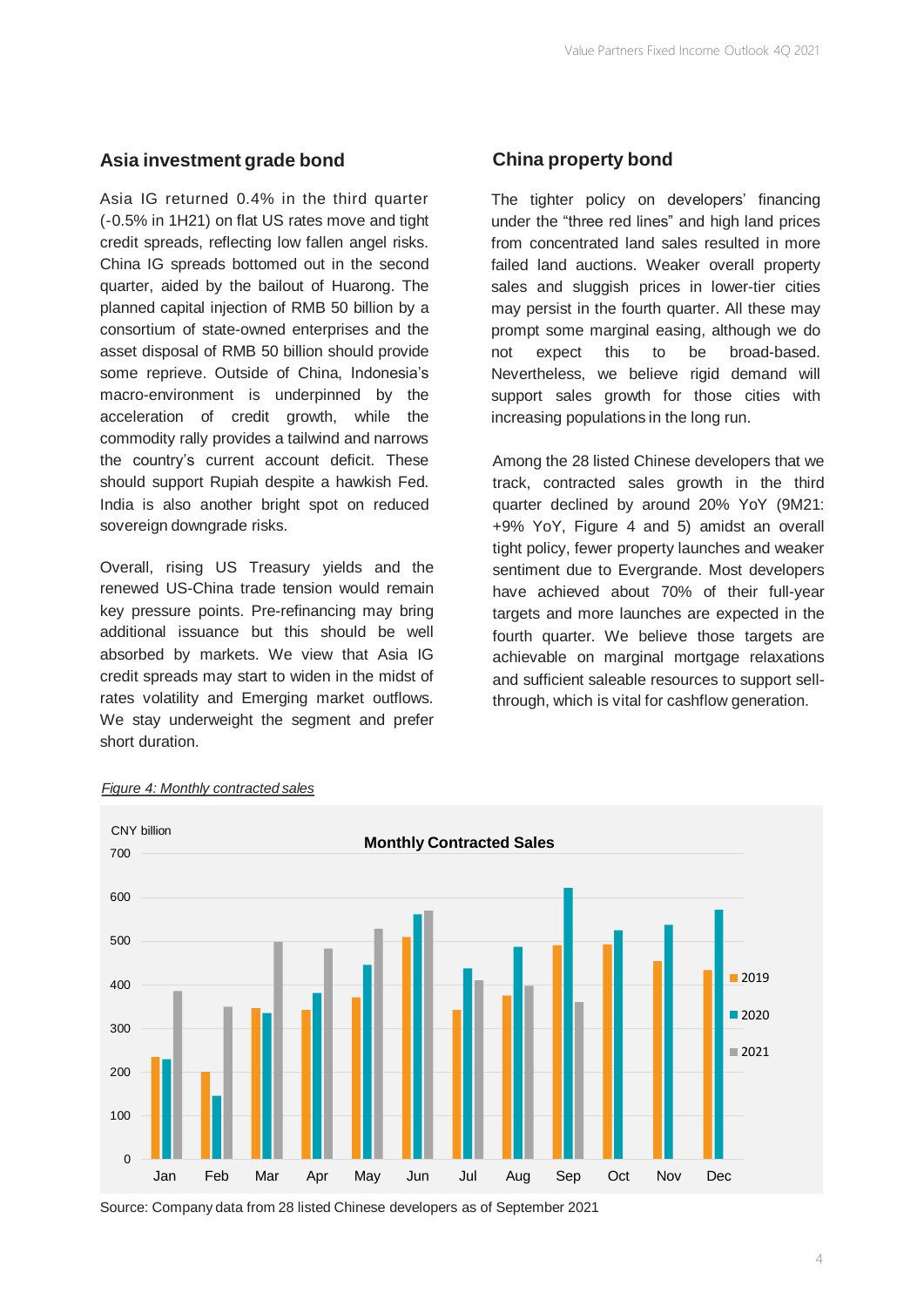The HY property bonds had a total return -15% **Macau gaming bond**  in the third quarter (-17% year-to-date) on rising event risks. In addition to Evergrande saga, Fantasia's default in early October has induced collateral damage to market sentiment. This raises concerns on more defaults, especially for smaller developers or developers' that rely on the offshore bond market. Some developers might opt for the debt exchange route if bond markets remain shut for refinancing purposes or opt for offshore asset disposal to raise capital. We believe the sector has priced in a lot of the downside risks and no policy easing.

As credit differentiation continues to play out, we focus on searching for candidates that are longterm "survivors" but dislocated in terms of valuations. We also have a preference for developers that have lower near-term refinancing needs until the year-end. We estimate that developers in our universe will have dollar bond refinancing needs of US\$5 billion in the fourth quarter and US\$9 billion in the first quarter next year, and RMB bond of US\$7 billion and US\$8 billion, respectively. Refinancing pressure remains heavy. In the medium term, we are more focused on picking developers with better landbank quality and strong sales execution abilities, healthy cash collection rate, and are less exposed to offbalance sheet liabilities. We underweight those developers with heavy reliance on the offshore bond market and short landbank life as most developers slowed down their land acquisitions in recent months.

Macau gaming bonds had a total return of -3% in the third quarter (-0.9% year-to-date), mainly affected by weaker sentiment in China high yield, slower than expected recovery and regulatory overhang. The degree of government intervention will also form another overlay on sector outlook in the longer run, despite the risk of concession non-renewal being low. Most operators have maintained sufficient liquidity buffer, which should avoid a major correction in bond prices and credit ratings. We avoid the sector as bond performance will likely be capped in the near-term, especially without good visibility on recovery of gross gaming revenue, which sits at 30% of the pre-Covid level.

In the middle of September, the Macau government announced it would undergo a 45 day public consultation period until the end of October. On top of license renewal, proposals under consideration include the appointment of a government representative to the boards, increasing local ownership, and approving dividend payments. It will take another twothree months for the government to finalize the draft paper before submitting it to the Legislative Council.





Source: Company data from 28 listed Chinese developers as of September 2021